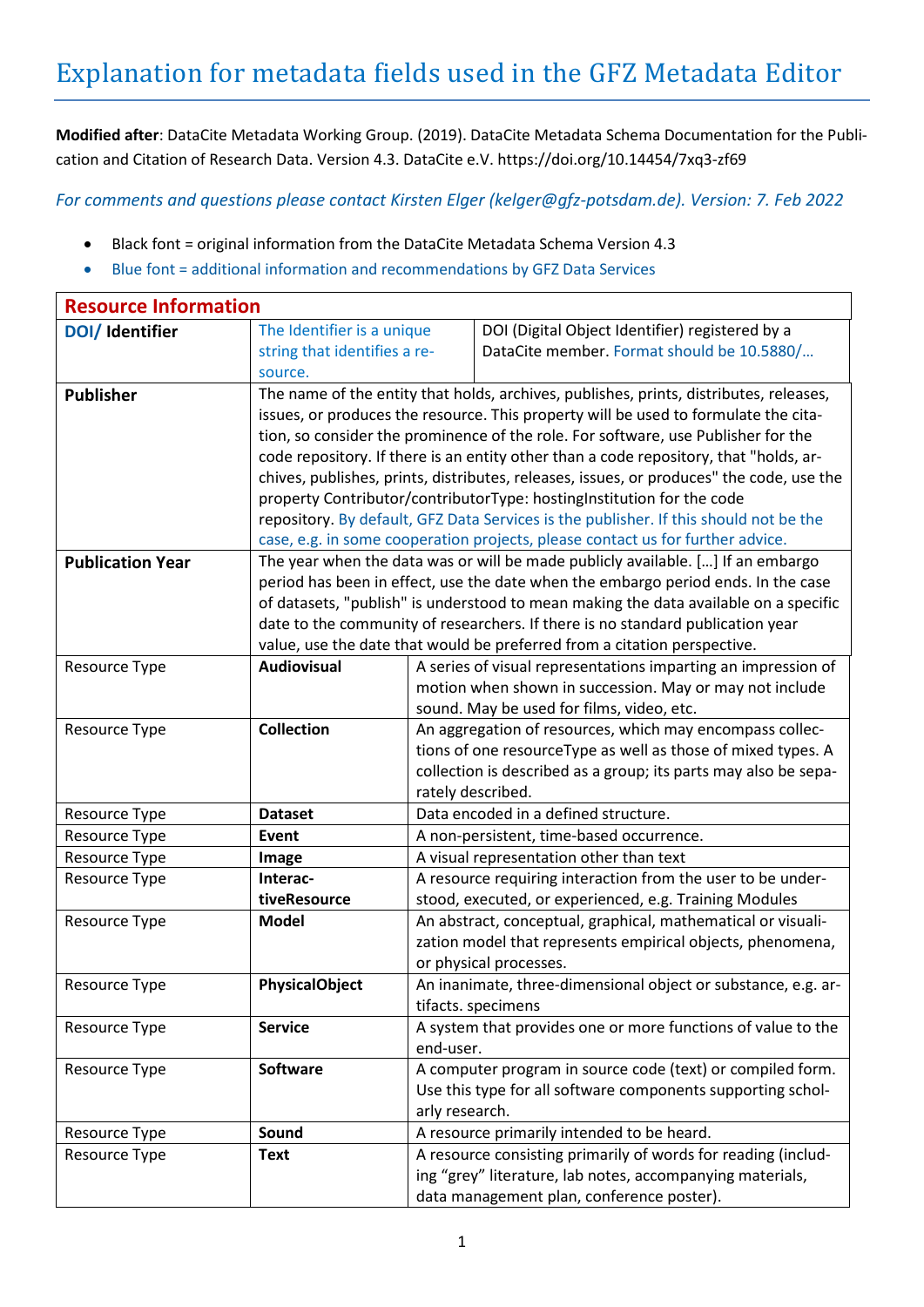| Resource Type                                                   | <b>Workflow</b>                                                                          |                                                         | A structured series of steps which can be executed to pro-            |  |  |
|-----------------------------------------------------------------|------------------------------------------------------------------------------------------|---------------------------------------------------------|-----------------------------------------------------------------------|--|--|
|                                                                 |                                                                                          |                                                         | duce a final outcome, allowing users a means to specify and           |  |  |
|                                                                 |                                                                                          |                                                         | enact their work in a more reproducible manner. (E.g. Com-            |  |  |
|                                                                 |                                                                                          |                                                         | putational workflows involving sequential operations made             |  |  |
|                                                                 |                                                                                          |                                                         | on data by wrapped software and may be specified in a for-            |  |  |
|                                                                 |                                                                                          |                                                         | mat belonging to a workflow management system).                       |  |  |
| Resource Type                                                   | Other                                                                                    |                                                         | If selected, supply a value for ResourceType.                         |  |  |
| <b>Title</b>                                                    |                                                                                          |                                                         | A name or title by which a resource is known. May be the ti-          |  |  |
|                                                                 |                                                                                          |                                                         | tle of a dataset or the name of a piece of software. The title        |  |  |
|                                                                 |                                                                                          |                                                         | shall describe the data and not repeat the title of the corre-        |  |  |
|                                                                 |                                                                                          | sponding article.                                       |                                                                       |  |  |
| <b>Version</b>                                                  |                                                                                          |                                                         |                                                                       |  |  |
| Language                                                        |                                                                                          |                                                         | The primary language of the resource.                                 |  |  |
| <b>Licences and Rights</b>                                      |                                                                                          |                                                         |                                                                       |  |  |
| Licence                                                         | <b>CC BY 4.0</b>                                                                         |                                                         | "Creative Commons is a non-profit organization that enables the       |  |  |
| Licence                                                         | <b>CC BY-NC 4.0</b>                                                                      |                                                         | sharing and use of creativity and knowledge through free legal        |  |  |
| Licence                                                         | <b>CCO</b>                                                                               |                                                         | tools. The free, easy-to-use copyright licenses provide a simple,     |  |  |
|                                                                 |                                                                                          |                                                         | standardized way to give the public permission to share and use       |  |  |
|                                                                 |                                                                                          |                                                         | your creative work - on conditions of your choice. CC licenses let    |  |  |
|                                                                 |                                                                                          |                                                         | you easily change your copyright terms from the default of 'all       |  |  |
|                                                                 |                                                                                          |                                                         | rights reserved' to 'some rights reserved.' CreativeCommons li-       |  |  |
|                                                                 |                                                                                          |                                                         | censes are not an alternative to copyright. They work alongside       |  |  |
|                                                                 | copyright and enable you to modify your copyright terms to best                          |                                                         |                                                                       |  |  |
|                                                                 | suit your needs". (source: creativecommons.org)                                          |                                                         |                                                                       |  |  |
|                                                                 |                                                                                          |                                                         | Whenever possible, we recommend to assign the freest licence          |  |  |
|                                                                 |                                                                                          |                                                         | "CC BY" to your data ("use it, change it, redistribute it, but al-    |  |  |
|                                                                 | ways name me as reference"), for some cases the "attribution                             |                                                         |                                                                       |  |  |
|                                                                 | NonCommercial" licence CC BY-NC, or CC0. We recommend the                                |                                                         |                                                                       |  |  |
|                                                                 | 4.0 version. "The CCO licence is a tool to deliberately dedicate                         |                                                         |                                                                       |  |  |
|                                                                 |                                                                                          |                                                         | copyright-protected works to the public domain. Thus, it is basi-     |  |  |
|                                                                 |                                                                                          |                                                         | cally a waiver of rights. Once it is in effect, a work belongs to the |  |  |
|                                                                 |                                                                                          | public domain and can be used by anyone without any re- |                                                                       |  |  |
|                                                                 | strictions or obligations (the citation of the sources is always rec-                    |                                                         |                                                                       |  |  |
|                                                                 | ommended following the rules for good scientific practice). CCO                          |                                                         |                                                                       |  |  |
|                                                                 | is nothing but a standardised declaration of such a waiver which                         |                                                         |                                                                       |  |  |
|                                                                 |                                                                                          |                                                         | can be used by anyone who wishes to dedicate their work to the        |  |  |
|                                                                 |                                                                                          |                                                         | public domain." (source: Open content - A practical guide to us-      |  |  |
|                                                                 |                                                                                          |                                                         | ing Creative Commons licences)                                        |  |  |
| Authors (persons and/or institutions), Contact, and Contributor |                                                                                          |                                                         |                                                                       |  |  |
| <b>Authors Name (Creator</b>                                    | The main researchers involved in producing the data, or the authors of the publica-      |                                                         |                                                                       |  |  |
| Name)                                                           | tion, in priority order. May be a corporate/institutional or personal name. The per-     |                                                         |                                                                       |  |  |
|                                                                 | sonal name format should be: family, given. Non-roman names may be translit-             |                                                         |                                                                       |  |  |
|                                                                 | erated according to the ALA-LC schemes 10. Note: if the Editor is to be credited in      |                                                         |                                                                       |  |  |
|                                                                 | place of multiple authors, the Editor's name may be supplied as Author, with             |                                                         |                                                                       |  |  |
|                                                                 | "(Ed.)" appended to the name.                                                            |                                                         |                                                                       |  |  |
| <b>First name (givenName)</b>                                   | The personal or first name of the creator (author).                                      |                                                         |                                                                       |  |  |
| Last name (familyName)                                          | The surname or last name of the creator (author).                                        |                                                         |                                                                       |  |  |
| Role                                                            | Valid for authors and contributors, see below                                            |                                                         |                                                                       |  |  |
| <b>Author ID Type/ Author</b>                                   | Due to varying spellings of author names it is difficult to find all works of a specific |                                                         |                                                                       |  |  |
| Identifier (nameIdenfier-                                       | researcher in catalogue systems. The nameIdentifier Uniquely identifies an individ-      |                                                         |                                                                       |  |  |
| Scheme/ nameIdenti-                                             | ual or legal entity, according to various schemas. The provision of an Author Identi-    |                                                         |                                                                       |  |  |
| fier)                                                           | fier requires the selection of the Autor ID Type. We recommend ORCID iDs.                |                                                         |                                                                       |  |  |
| <b>Contact</b>                                                  | See description of the role of                                                           |                                                         | May be a person or an institutional contact (e.g.                     |  |  |
|                                                                 | ContactPerson                                                                            |                                                         | Geofon Data Centre, email: geofon@gfz-pots-                           |  |  |
|                                                                 |                                                                                          |                                                         | dam.de)                                                               |  |  |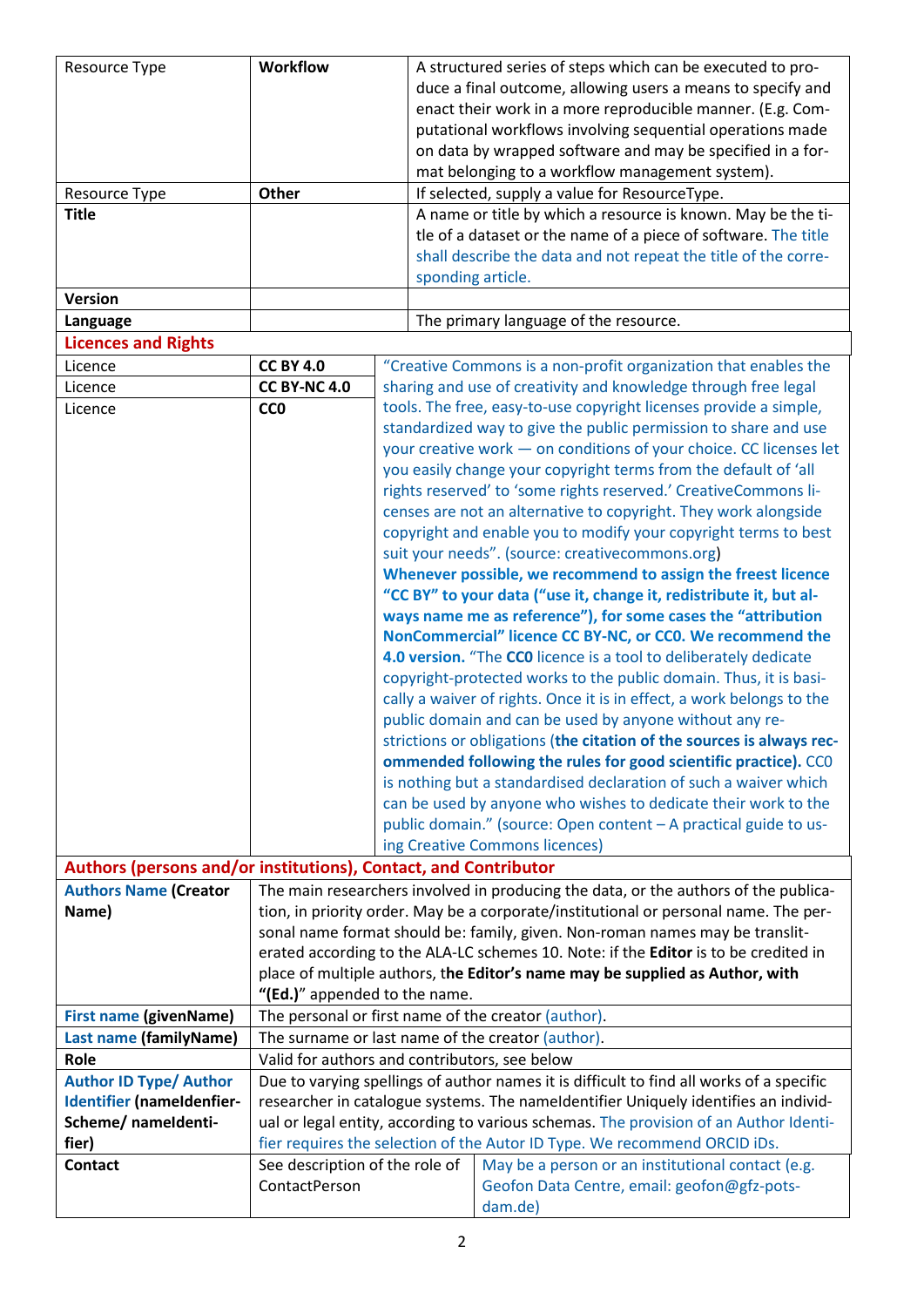| <b>Contributor</b>                        | The institution or person responsible for collecting, managing, distributing, or oth-<br>erwise contributing to the development of the resource. To supply multiple contrib-<br>utors, repeat this property. As for the Authors/creators, contributors first and last |                                                                                                            |  |
|-------------------------------------------|-----------------------------------------------------------------------------------------------------------------------------------------------------------------------------------------------------------------------------------------------------------------------|------------------------------------------------------------------------------------------------------------|--|
| <b>Roles for Authors and Contributors</b> | names shall be provided separately                                                                                                                                                                                                                                    |                                                                                                            |  |
| <b>ContactPerson</b>                      | Person with knowledge of                                                                                                                                                                                                                                              | May also be "Point of Contact" in organization that                                                        |  |
|                                           | how to access, troubleshoot,                                                                                                                                                                                                                                          | controls access to the resource, if that organization                                                      |  |
|                                           | or otherwise field issues re-                                                                                                                                                                                                                                         | is different from Publisher, Distributor, Data Man-                                                        |  |
|                                           | lated to the resource                                                                                                                                                                                                                                                 | ager                                                                                                       |  |
| <b>DataCollector</b>                      | Person/institution responsi-                                                                                                                                                                                                                                          | May also use when crediting survey conductors, in-                                                         |  |
|                                           | ble for finding, gathering/                                                                                                                                                                                                                                           | terviewers, event or condition observers, person                                                           |  |
|                                           | collecting data under the                                                                                                                                                                                                                                             | responsible for monitoring key instrument data.                                                            |  |
|                                           | guidelines of the author(s) or                                                                                                                                                                                                                                        |                                                                                                            |  |
|                                           | Principal Investigator (PI)                                                                                                                                                                                                                                           |                                                                                                            |  |
| <b>DataCurator</b>                        | Person tasked with review-                                                                                                                                                                                                                                            | While the "DataManager" is concerned with digital                                                          |  |
|                                           | ing, enhancing, cleaning, or                                                                                                                                                                                                                                          | maintenance, the DataCurator's role encompasses                                                            |  |
|                                           | standardizing metadata and                                                                                                                                                                                                                                            | quality assurance focused on content and                                                                   |  |
|                                           | the associated data submit-                                                                                                                                                                                                                                           | metadata. This includes checking whether the sub-                                                          |  |
|                                           | ted for storage, use, and<br>maintenance within a data                                                                                                                                                                                                                | mitted dataset is complete, with all files and com-<br>ponents as described by submitter, whether the      |  |
|                                           | centre or repository                                                                                                                                                                                                                                                  | metadata is standardized to appropriate systems                                                            |  |
|                                           |                                                                                                                                                                                                                                                                       | and schema, whether specialized metadata is                                                                |  |
|                                           |                                                                                                                                                                                                                                                                       | needed to add value and ensure access across disci-                                                        |  |
|                                           |                                                                                                                                                                                                                                                                       | plines, and determining how the metadata might                                                             |  |
|                                           |                                                                                                                                                                                                                                                                       | map to search engines, database products, and au-                                                          |  |
|                                           |                                                                                                                                                                                                                                                                       | tomated feeds.                                                                                             |  |
| <b>DataManager</b>                        | Person (or organization with                                                                                                                                                                                                                                          | The work done by this person or organization en-                                                           |  |
|                                           | a staff of data managers,                                                                                                                                                                                                                                             | sures that the resource is periodically "refreshed"                                                        |  |
|                                           | such as a data centre) re-                                                                                                                                                                                                                                            | in terms of software/hardware support, is kept                                                             |  |
|                                           | sponsible for maintaining the                                                                                                                                                                                                                                         | available or is protected from unauthorized access,                                                        |  |
|                                           | finished resource.                                                                                                                                                                                                                                                    | is stored in accordance with industry standards,<br>and is handled in accordance with the records man-     |  |
|                                           |                                                                                                                                                                                                                                                                       | agement requirements applicable to it.                                                                     |  |
| <b>Distributor</b>                        | Institution tasked with re-                                                                                                                                                                                                                                           | Works stored in more than one archive/ repository                                                          |  |
|                                           | sponsibility to generate/ dis-                                                                                                                                                                                                                                        | may credit each as a distributor.                                                                          |  |
|                                           | seminate copies of the re-                                                                                                                                                                                                                                            |                                                                                                            |  |
|                                           | source in either electronic or                                                                                                                                                                                                                                        |                                                                                                            |  |
|                                           | print form.                                                                                                                                                                                                                                                           |                                                                                                            |  |
| <b>Editor</b>                             | A person who oversees the                                                                                                                                                                                                                                             | Note: if the Editor is to be credited in place of mul-                                                     |  |
|                                           | details related to the publica-                                                                                                                                                                                                                                       | tiple authors, the Editor's name may be supplied as                                                        |  |
|                                           | tion format of the resource.                                                                                                                                                                                                                                          | Author, with "(Ed.)" appended to the name.                                                                 |  |
| HostingInstitution                        | Typically, the organization al-<br>lowing the resource to be                                                                                                                                                                                                          | May also be used for an organization that stores                                                           |  |
|                                           | available on the internet                                                                                                                                                                                                                                             | the data offline. Often a data centre (if that data<br>centre is not the "publisher" of the resource.). If |  |
|                                           | through the provision of its                                                                                                                                                                                                                                          | your data was derived from a laboratory, please in-                                                        |  |
|                                           | hardware/software/operat-                                                                                                                                                                                                                                             | clude the name of the laboratory (with affiliation)                                                        |  |
|                                           | ing support.                                                                                                                                                                                                                                                          | as contributor with the role "HostingInstitution".                                                         |  |
|                                           |                                                                                                                                                                                                                                                                       | There may be two hosting institutions if the data or                                                       |  |
|                                           |                                                                                                                                                                                                                                                                       | work is stored in both.                                                                                    |  |
| Producer                                  | Typically a person or organi-                                                                                                                                                                                                                                         | In the data industry, this may be a company "pro-                                                          |  |
|                                           | zation responsible for the art-                                                                                                                                                                                                                                       | ducing" DVDs that package data for future dissemi-                                                         |  |
|                                           | istry and form of a media                                                                                                                                                                                                                                             | nation by a distributor.                                                                                   |  |
|                                           | product.                                                                                                                                                                                                                                                              |                                                                                                            |  |
| ProjectLeader                             | Person officially designated                                                                                                                                                                                                                                          | The Project Leader is not "removed" from the work                                                          |  |
|                                           | as head of project team or                                                                                                                                                                                                                                            | that resulted in the resource; he or she remains                                                           |  |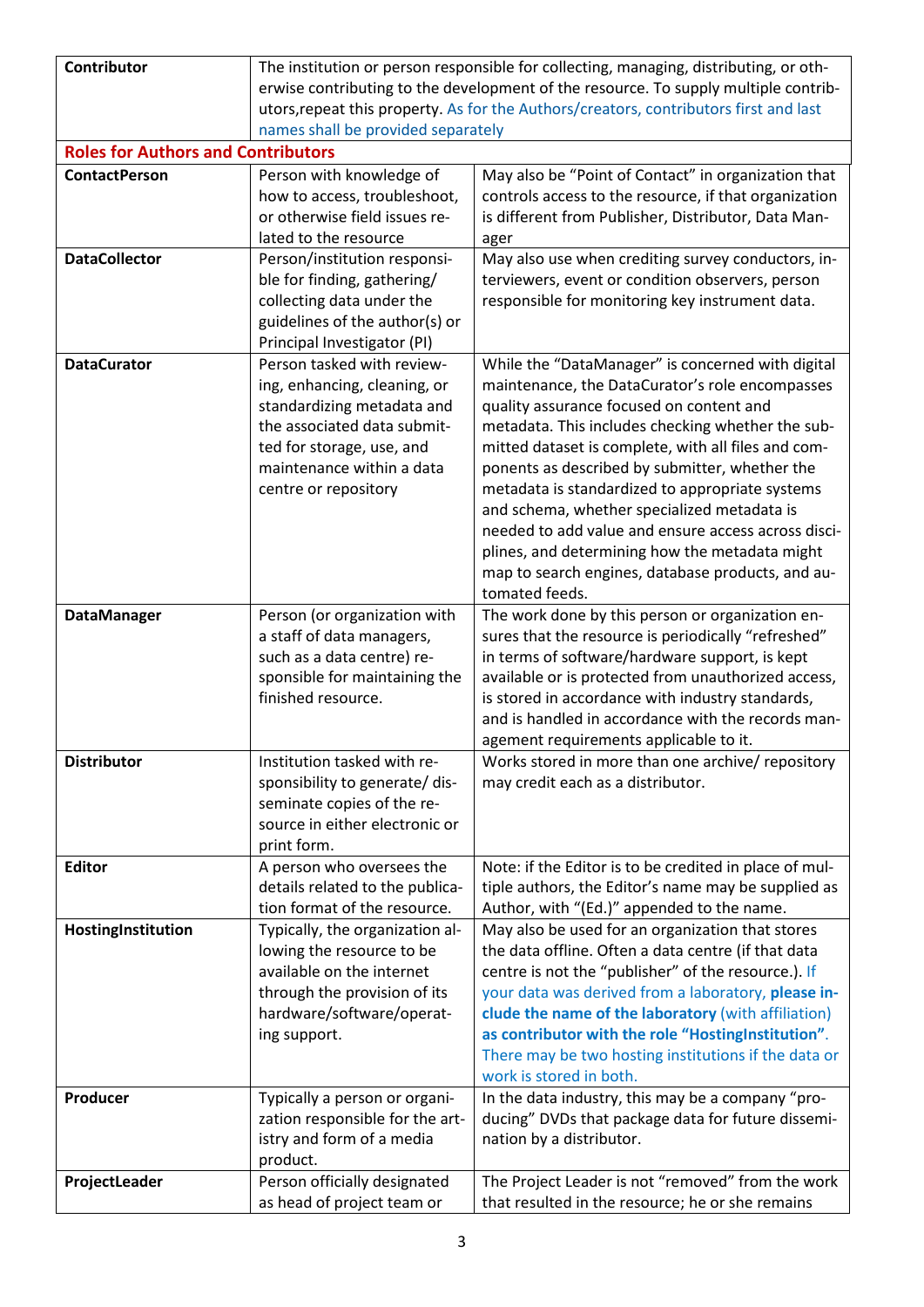|                              | subproject team instrumen-                                                            | intimately involved throughout the life of the par-                             |
|------------------------------|---------------------------------------------------------------------------------------|---------------------------------------------------------------------------------|
|                              | tal in the work necessary to                                                          | ticular project team.                                                           |
|                              | development of the resource.                                                          |                                                                                 |
| ProjectManager               | Person officially designated                                                          | The manager of a project normally has more ad-                                  |
|                              | as manager of a project. Pro-                                                         | ministrative responsibility than actual work involve-                           |
|                              | ject may consist of one or                                                            | ment.                                                                           |
|                              | many project teams and sub-                                                           |                                                                                 |
|                              | teams.                                                                                |                                                                                 |
| ProjectMember                | Person on the membership                                                              | This vocabulary may or may not indicate the qual-                               |
|                              | list of a designated pro-                                                             | ity, quantity, or substance of the person's involve-                            |
|                              | ject/project team.                                                                    | ment.                                                                           |
| <b>RegistrationAgency</b>    | Institution/organization offi-                                                        | DataCite is a Registration Agency for the Interna-                              |
|                              | cially appointed by a Regis-                                                          | tional DOI Foundation (IDF). One of DataCite's tasks                            |
|                              | tration Authority to handle                                                           | is to assign DOI prefixes to the allocating agents                              |
|                              | specific tasks within a de-                                                           | who then assign the full, specific character string to                          |
|                              | fined area of responsibility.                                                         | data clients, provide metadata back to the DataCite                             |
|                              |                                                                                       | registry, etc.                                                                  |
| <b>RegistrationAuthority</b> | A standards-setting body                                                              | The IDF serves as the Registration Authority for the                            |
|                              | from which Registration                                                               | International Standards Organization (ISO) in the                               |
|                              | Agencies obtain official                                                              | area/domain of Digital Object Identifiers.                                      |
|                              | recognition and guidance.                                                             |                                                                                 |
| <b>RelatedPerson</b>         | A person without a specifi-                                                           | This person could be an author's intellectual men-                              |
|                              | cally defined role in the de-                                                         | tor, a person providing intellectual leadership in                              |
|                              | velopment of the resource,                                                            | the discipline or subject domain, etc.                                          |
|                              | but who is someone the au-                                                            |                                                                                 |
|                              | thor wishes to recognize.                                                             |                                                                                 |
| Researcher                   | A person involved in analys-                                                          | Should be a person, not an institution. Note that a                             |
|                              | ing data or the results of an                                                         | person involved in the gathering of data would fall                             |
|                              | experiment or formal study.                                                           | under the contributorType "DataCollector." The re-                              |
|                              | May indicate an intern or as-                                                         | searcher may find additional data online and corre-                             |
|                              | sistant to one of the authors                                                         | late it to the data collected for the experiment or                             |
|                              | who helped with research<br>but who was not so "key" as                               | study, for example.                                                             |
|                              | to be listed as an author.                                                            |                                                                                 |
| <b>ResearchGroup</b>         | Typically refers to a group of                                                        | May operate at a narrower level of scope; may or                                |
|                              | individuals with a lab, depart-                                                       | may not hold less administrative responsibility than                            |
|                              | ment, or division; the group                                                          | a project team.                                                                 |
|                              | has a particular, defined fo-                                                         |                                                                                 |
|                              | cus of activity.                                                                      |                                                                                 |
| RightsHolder                 | Person or institution owning or managing property rights, including intellectual      |                                                                                 |
|                              | property rights over the resource. -                                                  |                                                                                 |
| <b>Sponsor</b>               | Person or organization that                                                           | Includes organizations that provide in-kind support,                            |
|                              | issued a contract or under                                                            | through donation, provision of people or a facility                             |
|                              | the auspices of which a work                                                          | or instrumentation necessary for the development                                |
|                              | has been written, printed,                                                            | of the resource, etc.                                                           |
|                              | published, developed, etc.                                                            |                                                                                 |
| Supervisor                   |                                                                                       | Designated administrator over one or more groups/teams working to produce a re- |
|                              | source or over one or more steps of a development process.                            |                                                                                 |
| WorkPackageLeader            | A Work Package is a recognized data product, not all of which is included in publica- |                                                                                 |
|                              | tion. The package, instead, may include notes, discarded documents, etc. The Work     |                                                                                 |
|                              | Package Leader is responsible for ensuring the comprehensive contents, versioning,    |                                                                                 |
|                              | and availability of the Work Package during the development of the resource.          |                                                                                 |
| Other                        | Any person or institution                                                             | Could be a photographer, artist, or writer whose                                |
|                              | making a significant contribu-                                                        | contribution helped to publicize the resource (as                               |
|                              | tion to the development                                                               | opposed to creating it), a reviewer of the resource,                            |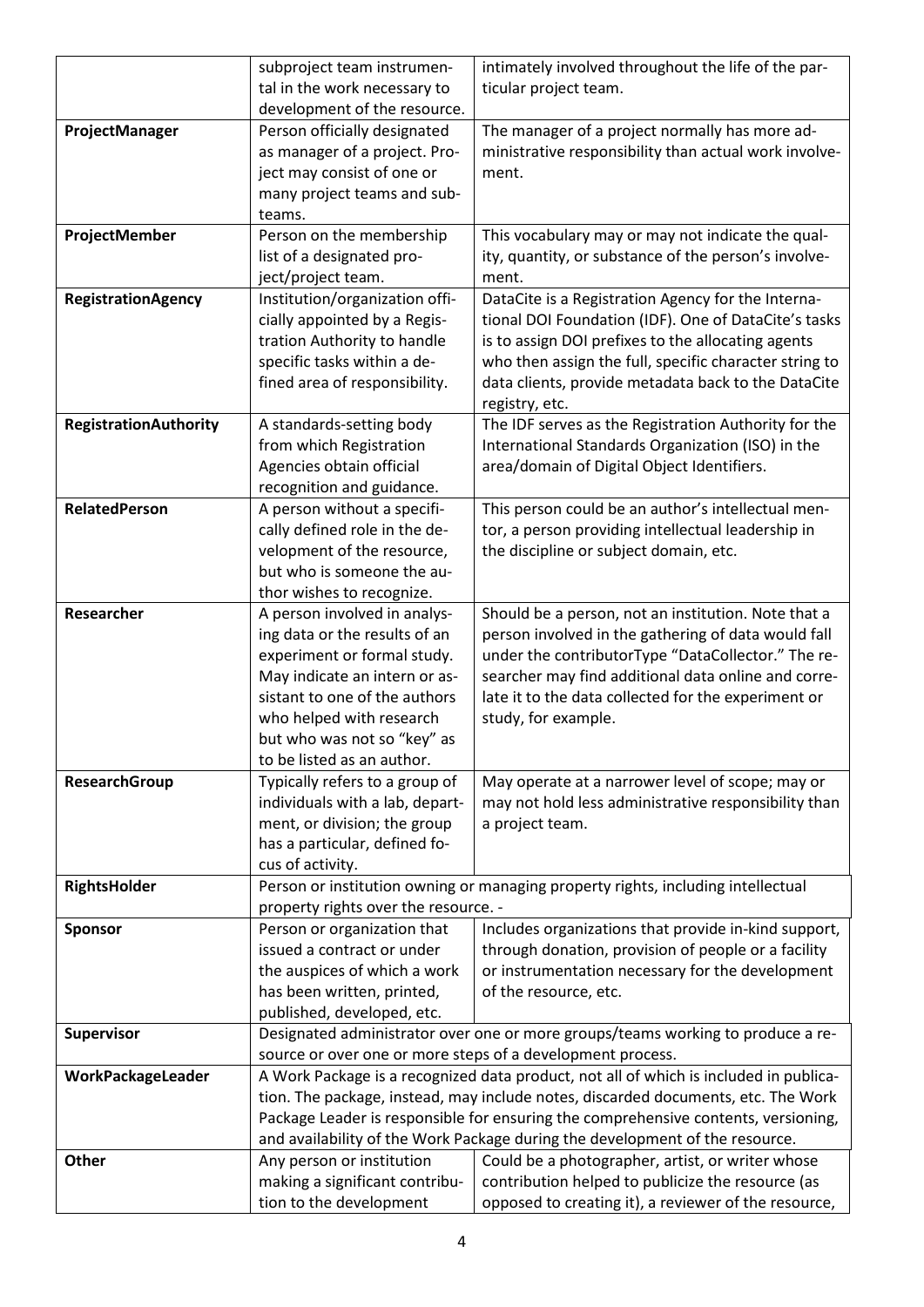|                                        | and/or maintenance of the<br>resource, but whose contri-<br>bution does not "fit" other<br>controlled vocabulary for<br>contributorType.                                                                                                                                                                                                  | someone providing administrative services to the<br>author (such as depositing updates into an online<br>repository, analysing usage, etc.), or one of many<br>other roles.                                                                                                                                                                                                                                                                                                                                                                                                                                                                                                      |  |
|----------------------------------------|-------------------------------------------------------------------------------------------------------------------------------------------------------------------------------------------------------------------------------------------------------------------------------------------------------------------------------------------|----------------------------------------------------------------------------------------------------------------------------------------------------------------------------------------------------------------------------------------------------------------------------------------------------------------------------------------------------------------------------------------------------------------------------------------------------------------------------------------------------------------------------------------------------------------------------------------------------------------------------------------------------------------------------------|--|
| <b>Descriptions</b>                    |                                                                                                                                                                                                                                                                                                                                           |                                                                                                                                                                                                                                                                                                                                                                                                                                                                                                                                                                                                                                                                                  |  |
| <b>Type</b>                            | <b>Abtract</b>                                                                                                                                                                                                                                                                                                                            | Abstract: A brief description of the resource and<br>the context in which the resource was created.<br>Note: the abstract shall be understandable for a<br>broader scientific community. It may contain a<br>short introduction to the project or method, names<br>the partner/institutions, summary of datasets<br>within the publication (e.g. 7 boreholes reaching<br>depths from 2-14 m" or "This DOI encompasses<br>broadband seismic data from c. 20 stations in<br>Northern Chile, recorded since 2006"), etc. (Recom-<br>mended for discovery. Use "<br>" to indicate a line<br>break for improved rendering of multiple para-<br>graphs, but otherwise no html markup.) |  |
| <b>Type</b>                            | <b>Methods</b>                                                                                                                                                                                                                                                                                                                            | The methodology employed for the study or re-                                                                                                                                                                                                                                                                                                                                                                                                                                                                                                                                                                                                                                    |  |
| Type                                   | <b>Series Information</b>                                                                                                                                                                                                                                                                                                                 | search. (Recommended for discovery.)<br>Information about a repeating series, such as vol-<br>ume, issue, number. For dataset series, use the<br>property "RelatedIdentifier" and describe the rela-<br>tionships with "IsPartOf" or "HasPart".                                                                                                                                                                                                                                                                                                                                                                                                                                  |  |
| <b>Type</b>                            | <b>Table of Contents</b>                                                                                                                                                                                                                                                                                                                  | TableOfContents: A listing of the Table of Contents.<br>(Use "<br>" to indicate a line break for improved<br>rendering of multiple paragraphs, but otherwise no<br>html markup.)                                                                                                                                                                                                                                                                                                                                                                                                                                                                                                 |  |
| <b>Type</b>                            | TechnicalInfo                                                                                                                                                                                                                                                                                                                             | Detailed information that may be associated with<br>design, implementation, operation, use, and/or<br>maintenance of a process or system. For software<br>description, this may include the contents of a re-<br>adme.txt, and necessary environmental infor-<br>mation design, implementation, operation, use,<br>and/or maintenance of a process or system. [] For<br>other uses, this can include specific and detailed in-<br>formation as necessary and appropriate.                                                                                                                                                                                                        |  |
| <b>Type</b>                            | other                                                                                                                                                                                                                                                                                                                                     | Other description information that does not fit into<br>an existing category. GFZ Data Services uses this<br>field to provide background information for project<br>and licence information (including copyright state-<br>ment and disclaimer) for software.                                                                                                                                                                                                                                                                                                                                                                                                                    |  |
| Keywords via thesauri or free keywords |                                                                                                                                                                                                                                                                                                                                           |                                                                                                                                                                                                                                                                                                                                                                                                                                                                                                                                                                                                                                                                                  |  |
| Keywords → Thesauri                    | Standardised metadata re-<br>quires the selection of key-<br>words of different thesauri:<br><b>NASA GCMD Science Key-</b><br>words, NASA GCMD Instru-<br>ments, NASA GCMD Plat-<br>forms, International Chronos-<br>tratigraphic Chart (2014), CGI<br>Simple Lithology, and GEMET<br><b>Thesaurus (to follow INSPIRE</b><br>Guidelines). | Please select at least one keyword of each thesau-<br>rus by either using the tree (access to lower catego-<br>ries by clicking the + to the left of each name, selec-<br>tion of a password by clicking the green "+" to the<br>right) or us the search option to identify appropri-<br>ate keywords                                                                                                                                                                                                                                                                                                                                                                            |  |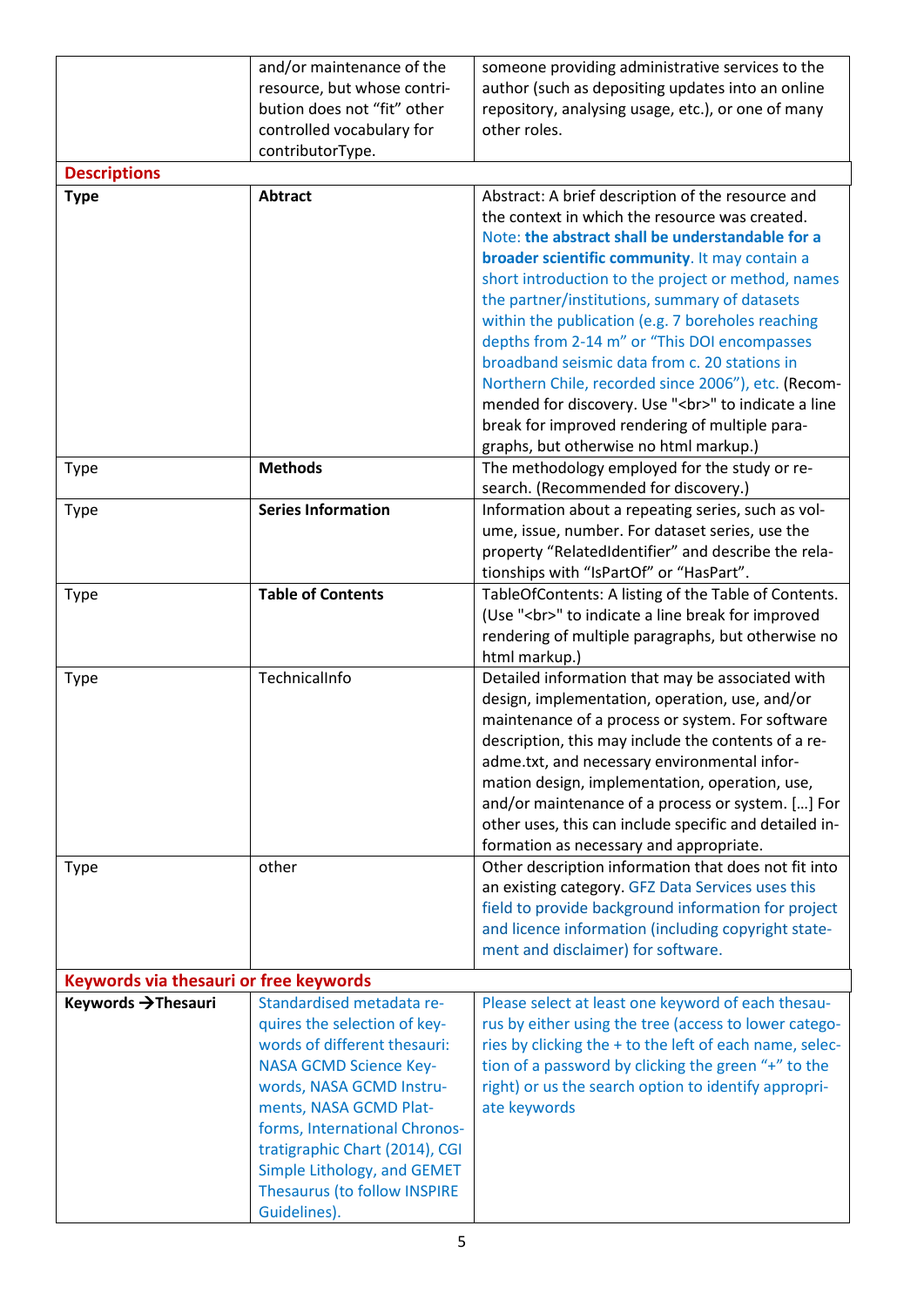| <b>Scheme</b>                   | Scheme, Scheme URI, Lan-     |                                                                 | Will be filled automatically, when selecting pass-             |
|---------------------------------|------------------------------|-----------------------------------------------------------------|----------------------------------------------------------------|
|                                 | guage                        |                                                                 | words from a thesaurus                                         |
| <b>Free Keywords (Subject)</b>  | Please enter additional key- |                                                                 | Subject, keyword, classification code, or key phrase           |
|                                 | words as appropriate         | describing the resource.                                        |                                                                |
| <b>Spatial Coverage</b>         |                              |                                                                 |                                                                |
| <b>Spatial Coverage (geoLo-</b> | Spatial region or            | It may be a bounding box (lat min, long min, lat max, long      |                                                                |
| cation, geoLocation-            | named place where            |                                                                 | max), one or several points (lat min, long min) or a free text |
| Point, geoLocationBox,          | the data was gath-           | description of a place (e.g. North Atlantic). You may enter     |                                                                |
| geoLocationPlace)               | ered or about which          | the coordinates (decimal degrees with at least 4 decimal        |                                                                |
|                                 | the data is focused.         | digits) directly or visually via the map (access via the "edit" |                                                                |
|                                 |                              |                                                                 | symbol to the left)                                            |
| <b>Dates</b>                    |                              |                                                                 |                                                                |
| <b>Dates</b>                    | <b>Created</b>               | The date the resource itself was put together; this could re-   |                                                                |
|                                 |                              | fer to a timeframe in ancient history, be a date range or a     |                                                                |
|                                 |                              | single date for a final component, e.g. the finalised file with |                                                                |
|                                 |                              | all of the data.                                                |                                                                |
|                                 | <b>Embargo until (Avail-</b> |                                                                 | The date the resource is made publicly available. Use this     |
|                                 | able)                        |                                                                 | field to indicate the end of an embargo period.                |
|                                 | Valid                        |                                                                 | The date or date range during which the dataset or re-         |
|                                 |                              |                                                                 | source is accurate                                             |
|                                 | <b>Temporal Coverage</b>     |                                                                 | Temporal coverage of time series: starting date, starting      |
|                                 |                              |                                                                 | time, end date, end time as appropriate. For ongoing sur-      |
|                                 |                              |                                                                 | veys please enter only the starting date (and time). For en-   |
|                                 |                              |                                                                 | tering the year without further specification, please use the  |
|                                 |                              |                                                                 | format YYYY, for determining year and month, use YYYY-         |
|                                 |                              | MM.                                                             |                                                                |
| <b>Related Work</b>             |                              |                                                                 |                                                                |
| Relation                        | <b>IsCitedBy</b>             | indicates that B includes A in a citation                       |                                                                |
| Relation                        | <b>Cites</b>                 | indicates that A includes B in a citation                       |                                                                |
| Relation                        | IsSupplementTo               | indicates that A is a supplement to B                           |                                                                |
| Relation                        | IsSupplementedBy             | indicates that B is a supplement to A                           |                                                                |
| Relation                        | <b>IsReferencedBy</b>        | indicates A is used as a source of information by B             |                                                                |
| Relation                        | <b>References</b>            | indicates B is used as a source of information for A            |                                                                |
| Relation                        | <b>IsPartOf</b>              | indicates A is a portion of B; may be used for elements of a    |                                                                |
|                                 |                              | series                                                          |                                                                |
| Relation                        | <b>HasPart</b>               | indicates A includes the part B                                 |                                                                |
| Relation                        | <b>IsCompiledBy</b>          | indicates B is used to compile or create A                      |                                                                |
| Relation                        | <b>Compiles</b>              | indicates B is the result of a compile or creation event using  |                                                                |
|                                 |                              | Α                                                               |                                                                |
| Relation                        | <b>IsContinuedBy</b>         | indicates A is continued by the work B                          |                                                                |
| Relation                        | <b>Continues</b>             | indicates A is a continuation of the work B                     |                                                                |
| Relation                        | <b>IsVariantFormOf</b>       | indicates A is a variant or different form of B. Use for a dif- |                                                                |
|                                 |                              | ferent form of one thing. May be used, e.g., for different      |                                                                |
|                                 |                              |                                                                 |                                                                |
| Relation                        | <b>IsOriginalFormOf</b>      | software operating systems or compiler formats.                 |                                                                |
|                                 |                              | indicates A is the original form of B. May be used, e.g., for   |                                                                |
| Relation                        | <b>IsidenticalTo</b>         | different software operating systems or compiler formats        |                                                                |
|                                 |                              | indicates that A is identical to B, for use when there is a     |                                                                |
|                                 |                              | need to register two separate instances of the same re-         |                                                                |
|                                 |                              | source                                                          |                                                                |
| Relation                        | <b>IsNewVersionOf</b>        | indicates A is a new edition of B, where the new edition has    |                                                                |
|                                 |                              | been modified or updated                                        |                                                                |
| Relation                        | <b>IsPreviousVersionOf</b>   | indicates A is a previous edition of B                          |                                                                |
| Relation                        | HasMetadata                  | indicates resource A has additional metadata B                  |                                                                |
| Relation                        | <b>IsMetadataFor</b>         | indicates additional metadata A for a resource B                |                                                                |